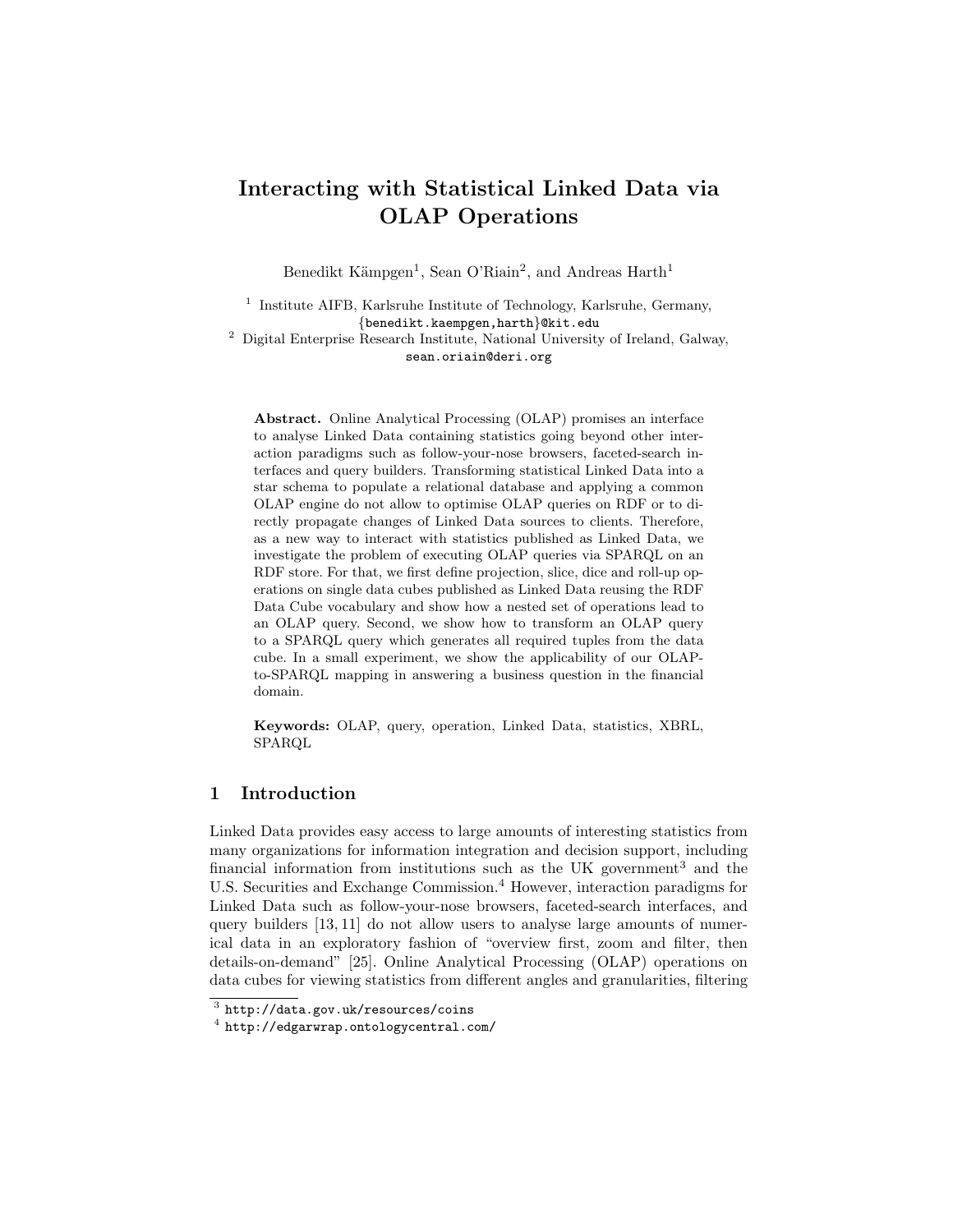for specific features, and comparing aggregated measures fulfil this information seeking mantra and provide interfaces for decision-support from statistics [4, 2, 26]. However, OLAP on statistical Linked Data imposes two main challenges:

- OLAP requires a model of data cubes, dimensions, and measures. Automatically creating such a multidimensional schema from generic ontologies such as described by Linked Data is difficult, and only semi-automatic methods have proved applicable [22, 19, 17]. Although the RDF Data Cube vocabulary  $(QB)^5$  is a Linked Data vocabulary to model statistics in RDF and several publishers have already used the vocabulary for statistical datasets, there is yet no standard to publish multidimensional models as Linked Data.<sup>6</sup>
- OLAP queries are complex and require specialised data models, e.g., star schemas in relational databases, to be executed efficiently [10]. The typical architecture of an OLAP system consists of an ETL pipeline that extracts, transforms and loads data from the data sources into a data warehouse, e.g., a relational or multidimensional database. OLAP clients such as JPivot allow users to built OLAP queries and display multidimensional results in pivot tables. An OLAP engine, e.g., Mondrian, transforms OLAP queries into queries to the data warehouse, and deploys mechanisms for fast data cube computation and selection, under the additional complexity that data in the data warehouse as well as the typical query workload may change dynamically [15, 9].

As a first effort to overcome these challenges, in previous work [12], we have presented a proof-of-concept to automatically transform statistical Linked Data that is reusing the RDF Data Cube vocabulary (QB) into a star schema and to load the data into a relational database as a backend for a common OLAP engine. The fact that OLAP queries are executed not on the RDF directly but by a traditional OLAP engine after automatically populating a data warehouse result in two drawbacks: first, although the relational star schema we adopted is a quasi-standard logical model for data warehouses, our approach requires a ROLAP engine to execute OLAP queries and does not allow to optimise OLAP queries to RDF; second, if statistical Linked Data is updated, e.g., if a single new statistic is added, the entire ETL process has to be repeated, to have the changes propagated.

Therefore, in this work, we approach the following problem as illustrated in Figure 1: At the backend, given statistical Linked Data reusing QB, crawled into a triple store, and accessible via SPARQL. SPARQL is a standard query language for issuing queries to Linked Data. On the frontend, given a common OLAP client capable of running OLAP operations on data cubes, and capable of communicating those OLAP operations as an OLAP query via a common OLAP query language such as MDX. The Multidimensional Expression Language (MDX), as far as we know, is the most widely used OLAP query language, adopted by OLAP engines such as Microsoft SQL Server, the Open Java API

 $^5$ http://www.w3.org/TR/2012/WD-vocab-data-cube-20120405/

 $^6$  http://wiki.planet-data.eu/web/Datasets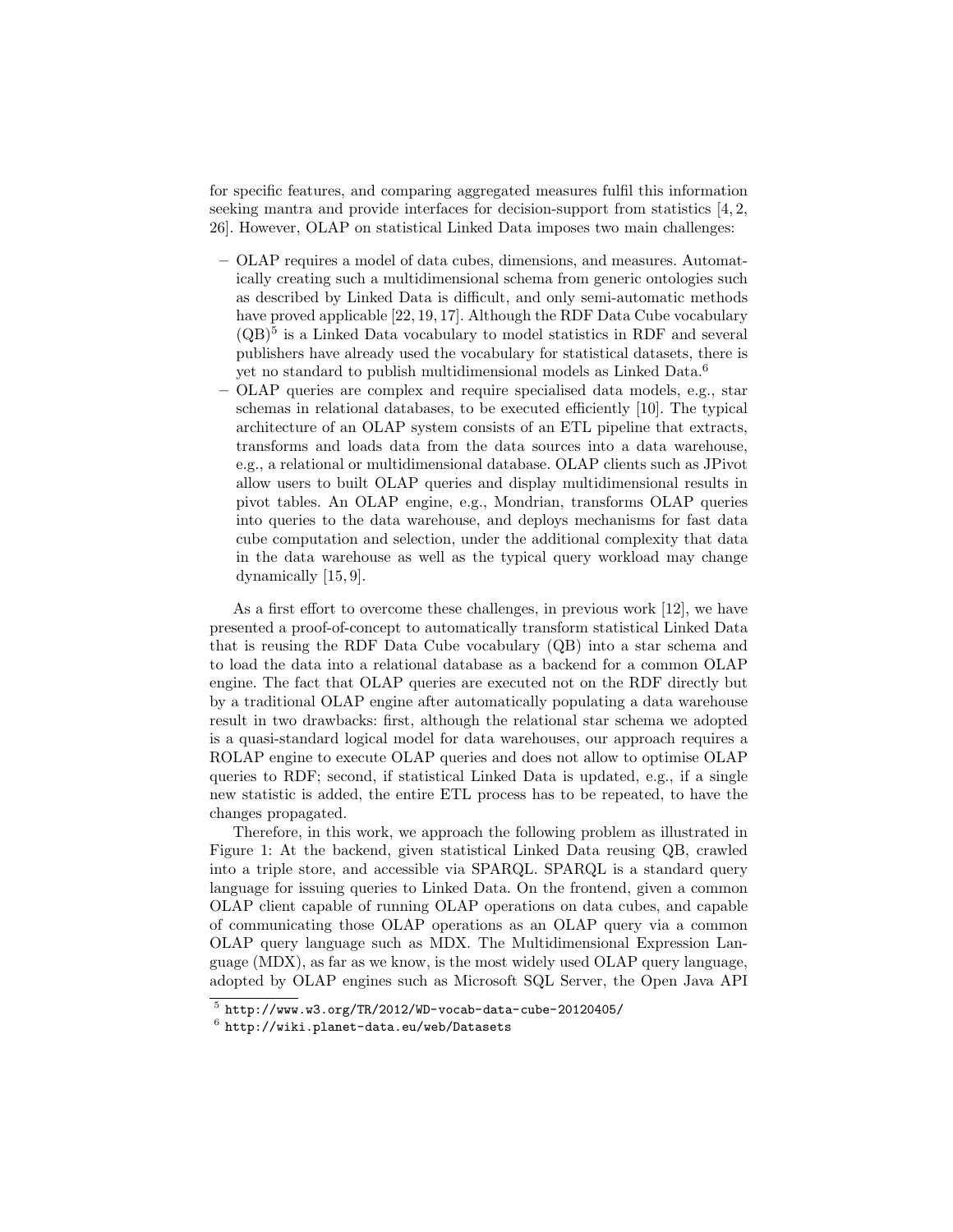for OLAP, XML for Analysis (XMLA), and Mondrian. The question is how an OLAP engine can map MDX queries to SPARQL queries.



Fig. 1. Data flow for OLAP queries on statistical Linked Data in a triple store

As contributions, we present a new way to interact with statistical Linked Data:

- We define common OLAP operations on data cubes published as Linked Data reusing QB and show how a nested set of OLAP operations lead to an OLAP query.
- We show how to transform an OLAP query to a SPARQL query which generates all required tuples from the data cube.

In the remainder of the paper, we first present a motivational scenario from the financial domain in Section 2. As a prerequisite for our contribution, in Section 3, we formally define a multidimensional model of data cubes based on QB. Then, in Section 4, we introduce OLAP operations on data cubes and present a direct mapping of OLAP to SPARQL queries. We apply this mapping in a small experiment in Section 5 and discuss some lessons learned in Section 6. In Section 7, we describe related work, after which, in Section 8, we conclude and describe future research.

# 2 Scenario: Analysing Financial Linked Data

In this section we describe a scenario of analysing Linked Data containing financial information. XBRL is an XML data format to publish financial information.<sup>7</sup> The U.S. Securities and Exchange Commission (SEC) requires companies to provide financial statement information in the XBRL format. The Edgar Linked Data Wrapper<sup>8</sup> provides access to XBRL filings from the SEC as Linked Data reusing QB. Those filings disclose balance sheets of a large number of US organizations, for instance that RAYONIER INC had a sales revenue net of 377,515,000 USD from 2010-07-01 to 2010-09-30.<sup>9</sup>

<sup>7</sup> http://www.xbrl.org/Specification/XBRL-RECOMMENDATION-2003-12-31+ Corrected-Errata-2008-07-02.htm

<sup>8</sup> http://edgarwrap.ontologycentral.com/

 $^9$  http://edgarwrap.ontologycentral.com/archive/52827/ 0001193125-10-238973#ds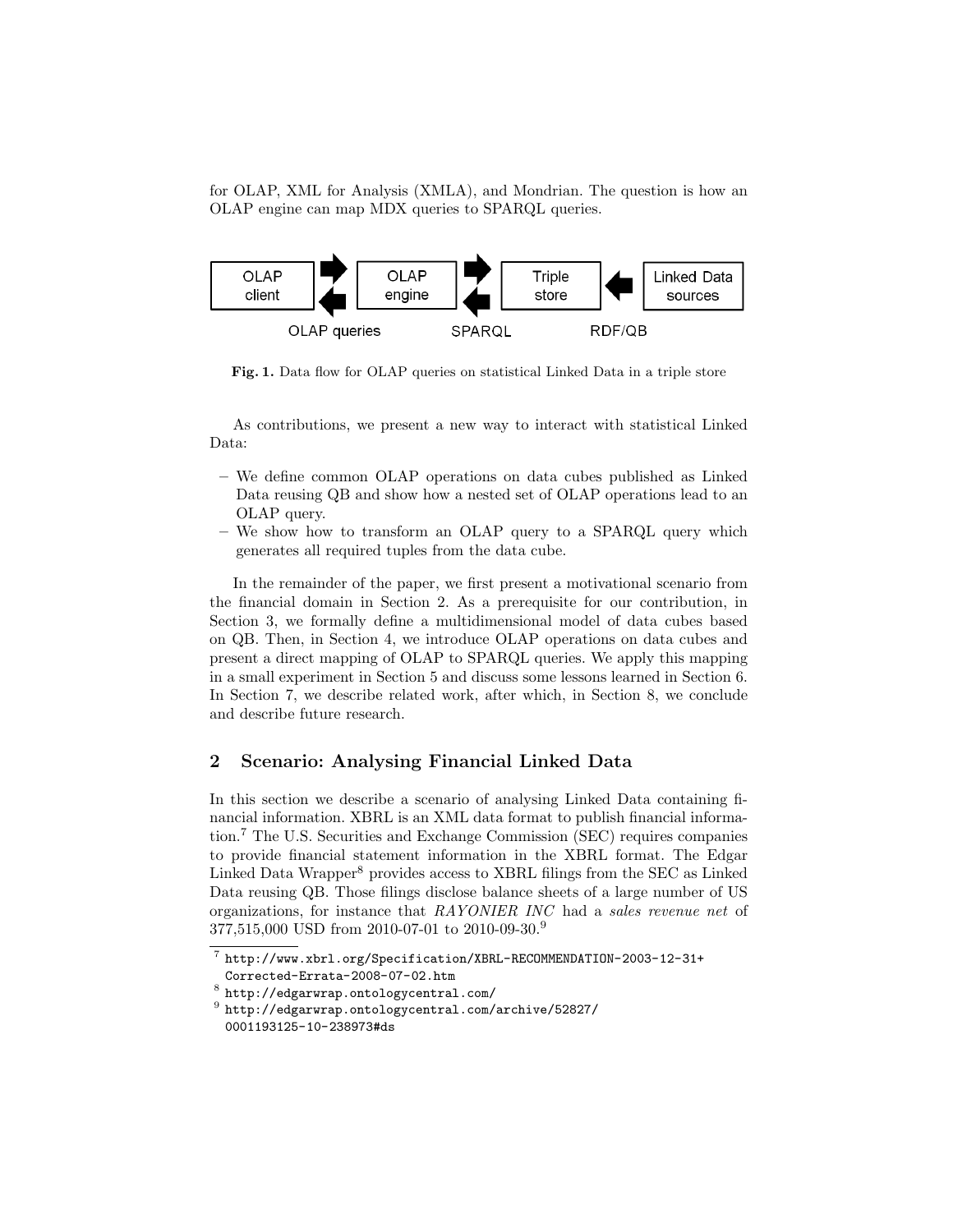Using LDSpider, we crawled Linked Data from the Edgar wrapper and stored a data cube SecCubeGrossProfitMargin into an Open Virtuoso triple store. The data cube contains single disclosures from financial companies such as RAY-ONIER INC. Each disclosure either discloses cost of goods sold (CostOfGoods-Sold) or sales revenue net (Sales) as measures. The two measures have the unit USD and an aggregation function that returns the number of disclosures, or - if only one - the actual number. Any disclosure is fully dependent on the following dimensions: the disclosing company (Issuer), the date a disclosure started (Dtstart) and ended (Dtend) to be valid, and additional meta information (Segment).

In our scenario, a business analyst wants to compare the number of disclosures of cost of goods sold for two companies. He requests a pivot table with issuers RAYONIER INC and WEYERHAEUSER CO on the columns, and the possible periods for which disclosures are valid on the rows, and in the cells showing the number of disclosed cost of goods sold, or - if only one - the actual number. Figure 2 shows the needed pivot table.

| Columns (issuer)<br>Rows (dtstart, dtend) |            | <b>RAYONIER INC</b> | <b>WEYERHAEUSER CO</b> |
|-------------------------------------------|------------|---------------------|------------------------|
| 2009-01-01                                | 2009-3-31  | 1,100,335 USD       | 0 values               |
| 2009-04-01                                | 2009-06-30 | 2 values            | 2,300,800 USD          |
| $\cdots$                                  | $\cdots$   | $\cdots$            | $\cdots$               |

Filters: CostOfGoodsSold

Fig. 2. Pivot table to be filled in our scenario

# 3 A Multidimensional Model Based on QB

In this section, as a precondition for OLAP queries on Linked Data, we formally define the notion of data cubes in terms of QB. The definition is based on a common multidimensional model, e.g., used by Gómez et al. [8], Pedersen et al.  $[21]$  and the Open Java API for OLAP.<sup>10</sup> Also, we base our definition on an RDF representation reusing QB, as well as other Linked Data vocabularies for publishing statistics, e.g.,  $\widetilde{\text{SKOS}}^{11}$  and skosclass.<sup>12</sup>

 $\frac{10 \text{ http://www.olap4j.org/}}{}$ 

 $11$  http://www.w3.org/2004/02/skos/

<sup>12</sup> http://www.w3.org/2011/gld/wiki/ISO\_Extensions\_to\_SKOS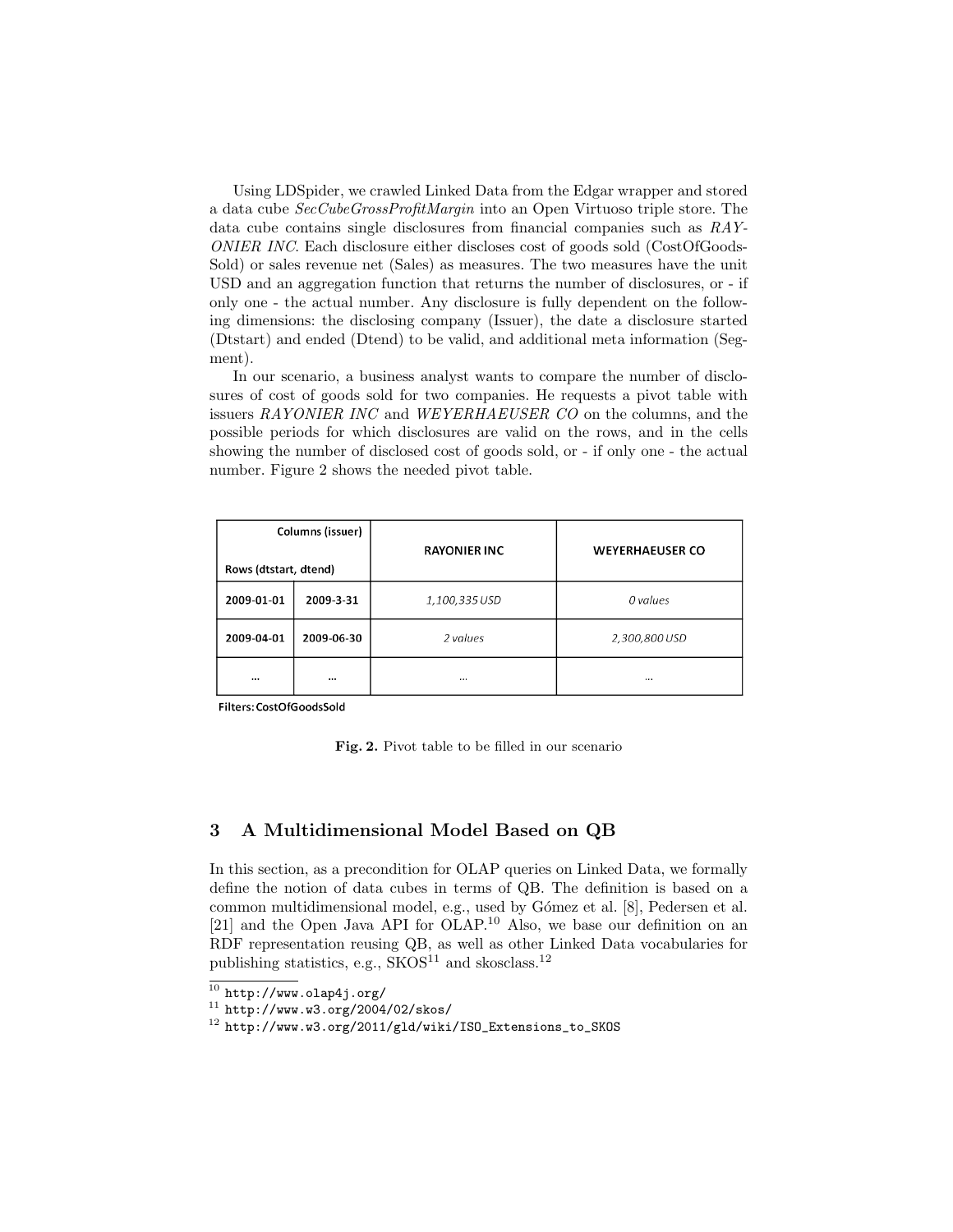**Definition 1** (Linked Data store with RDF terms and triples). The set of RDF terms in a triple store consists of the set of IRIs  $I$ , the set of blank nodes  $B$  and the set of literals L. A triple  $(s, p, o) \in \mathcal{T} = (\mathcal{I} \cup \mathcal{B}) \times \mathcal{I} \times (\mathcal{I} \cup \mathcal{B} \cup \mathcal{L})$  is called an RDF triple, where s is the subject, p is the predicate and o is the object.

Given a triple store with statistical Linked Data, we use basic SPARQL triple patterns on the store to define elements of a multidimensional model. Given a multidimensional element  $x, id(x) \in (\mathcal{I} \cup \mathcal{B} \cup \mathcal{L})$  returns its RDF identifier:

- **Member** defines the set of members as  $Member = \{?x \in (\mathcal{I} \cup \mathcal{B} \cup \mathcal{L})|?x$  a skos:Concept  $\forall x \in \mathcal{L}$ . Let  $\mathcal{V} = 2^{Member}$ ,  $V \in \mathcal{V}$ , ROLLUPMEMBER  $\subseteq$  $Member \times Member, rollupmember(V) = \{(v_1, v_2) \in V \times V | (id(v_1) \; skos: broad$ der  $id(v_2) \vee id(v_2)$  skos:narrower  $id(v_1)$ . Note, in case of literal members rollupmember(V) is empty.
- **Level** defines the set of levels as  $Level = \{(?x, V, rollupmember(V)) \in (I \cup B) \times$  $V \times \text{ROLLUPMEMBER}$  $($ ?x a skosclass:ClassificationLevel ∧ $\forall v \in V(id(v))$ skos: member ?x). Let  $\mathcal{L} = 2^{Level}$ ,  $L \in \mathcal{L}$ , ROLLUPLEVEL  $\subseteq$  Level  $\times$ Level, rolluplevel(L) = { $(l_1, l_2) \in L \times L$ |(id(l<sub>1</sub>) skosclass:depth x)  $\wedge$  (id(l<sub>2</sub>) skosclass:depth y)  $\land$   $x \leq y$ )}
- **Hierarchy** defines the set of hierarchies as  $\text{Hierarchy} = \{(?x, L, \text{rolluplevel}(L))\}$  $\in (I\cup B)\times L\times ROLLUPLEVEL|(?x \text{ a }skos:ConceptScheme) \wedge \forall l \in L(id(l))$ skos:inScheme ?x)}. Let  $\mathcal{H} = 2^{Hierarchy}$ .
- **Dimension** defines the set of dimensions as  $Dimension = \{(?x, H) \in (\mathcal{I} \cup$  $\mathcal{B}) \times \mathcal{H}(\{x \in \mathit{a} \text{ } \mathit{q}b:\text{DimensionProperty } ) \land \forall h \in \mathit{H}(\{x \text{ } \mathit{q}b:\text{codeList } id(h)) \}.$  Let  $\mathcal{D} = 2^{Dimension}$ .
- **Measure** defines the set of measures as  $Measure = \{(?x, aggr) \in (\mathcal{I} \cup \mathcal{B}) \times$  ${UDF}|(?x \text{ a } qb:MeasureProperty)$  with  $UDF: 2^{\mathcal{L}} \rightarrow \mathcal{L}$  a default aggregation function since QB so far does not provide a standard way to represent typical aggregation functions such as SUM, AVG and COUNT. If the input set of literals only contains one literal, UDF returns the literal itself, otherwise UDF returns a literal describing the number of values. UDF is an algebraic aggregation function in that it can be computed by distributive functions COUNT and SUM [9]. Conceptually, measures are treated as members of a dimension-hierarchy-level combination labelled "Measures". Let  $\mathcal{M} = 2^{Measure}$ .
- **DataCubeSchema** defines the set of data cube schemas as  $\{(?x, D, M) \in$  $(\mathcal{I} \cup \mathcal{B}) \times \mathcal{D} \times \mathcal{M} |(?x \text{ a } qb:D \text{at} a Structure Definition \land \forall d \in D(?x \text{ } qb: component$ ?comp∧?comp qb:dimension id(d))∧ $\forall m \in M$ (?x qb:component ?comp∧?comp qb:measure  $id(m))$ }.
- **Fact** defines the set of possible statistical facts as  $Fact = \{(?x, C, E) \in (\mathcal{I} \cup \mathcal{B}) \times$  $2^{Dimension \times Member} \times 2^{Measure \times Literal} |(?x \text{ a } qb:Observation) \land \forall (d_1, m_1),$

 $(d_2, m_2) \in C$ ,  $id(m_1) \neq id(m_2)(?xid(d_1)id(m_1) \wedge id(d_1) \neq id(d_2)) \wedge \forall (m_1, v_1),$  $(m_2, v_2) \in E$ ,  $id(v_1) \neq id(v_2)(?xid(m_1)v_1 \wedge id(m_1) \neq id(m_2))$ . Note that each fact is restricted to have for each dimension and measure at maximum one member and value, respectively. Let  $\mathcal{F} = 2^{Fact}$ .

**DataCube** defines the set of data cubes as  $DataCube = \{(cs, F) \in DataCube Schema \times \mathcal{F}|cs = (?x, D, M) \wedge \forall (?obs_1, C_1, E_1), (?obs_2, C_2, E_2) \in \mathcal{F}, ?obs_1 \neq$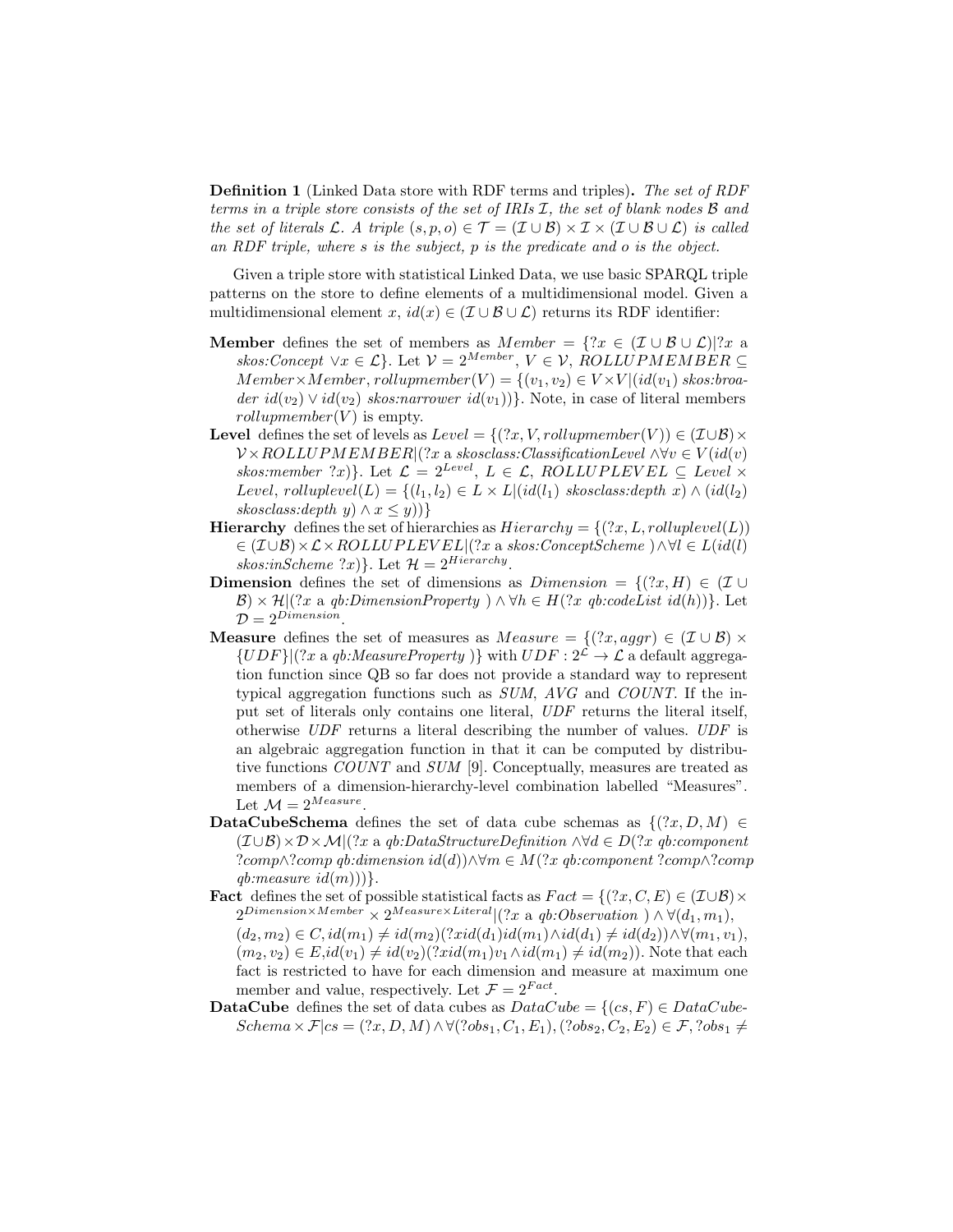?obs<sub>2</sub>(?obs<sub>1</sub> qb:dataSet ?ds∧?ds qb:structure ?x) ∧  $C_1 \neq C_2 \land \{d : \exists (d,m) \in$  $C_1$  =  $D \wedge \forall (d,m) \in C_1(id(m) \; skos:member \; ?l. ?l \; skos: in Scheme \; ?h.id(d)$ qb:codeList ?h∨?m skos:notation id(m).?m skos:member ?l.?l skos:inScheme  $\{2, 2h \}$ .id(d) qb:codeList  $\{2h\}$  Note, the measure value is fully dependent on the dimension members, thus, any two facts need to have a different member on one of their dimensions. Also, any fact needs to have a member for each dimension mentioned in the schema. As a last requirement, each member needs to be contained in a level of a hierarchy of the dimension. A data cube may be sparse and not containing facts for each possible combination of dimension members. If the member is a literal, there will be a concept representing this member and linking to its literal value via skos:notation. Similar to data in a fact table of a star schema, we assume that all facts of the data cube are on the lowest granularity level, since then, all measures on any higher aggregation level can be computed from these facts.

We distinguish *metadata queries* and *OLAP queries* on data cubes. Whereas metadata queries return multidimensional objects such as the cube schema, the dimensions, and the measures, OLAP queries on a certain data cube return tuples. The number of tuples that possibly can be queried from a data cube is exponentially growing with the number of dimensions, as the following definition shows:

**Definition 2** (Data Cube Tuples). Adopting the concept of Gray et al. [9], we can compute all tuples  $(c_1, \ldots, c_{|D|}, t_1, \ldots, t_j), j \leq |M|$  with  $c_i \in Member \cup$ ALL and  $t_i \in T$  with T a numeric domain including the special null value in case of cube sparsity from a data cube represented in QB as follows: We extract a relational table containing measures for each possible combination of dimension members from the data cube  $(c, F)$  with data cube schema  $cs =$  $(?x, D, M)$ , dimensions  $D = \{D_1, \ldots, D_N\}$  and facts on the lowest granularity level  $(?obs, C, E) \in F$ . We compute  $2^N$  aggregations of each measure value by the measure's aggregation function over all possible select lists of dimensions  $sl \in 2^D$  with a standard GROUP BY. Then, we merge all aggregation results with a standard UNION, substituting the special ALL value for the aggregation columns. If the number of possible members of a dimension is card $(D_i)$ , then the number of resulting facts in the materialised data cube is  $\prod (card(D_i) + 1)$ . The extra value for each dimension is ALL.

Subqueries and aggregation functions in SPARQL 1.1 make easily possible to apply the relational concept of Gray et al. [9] to a data cube represented as Linked Data reusing QB. However, such a SPARQL query would have an exponential number of subqueries and would take a long time to execute. Also, the query would fully materialise the data cube, i.e. compute all possible tuples, although OLAP queries may require only a small subset. Therefore, in the next section, we show how to evaluate OLAP queries directly without subqueries and without fully materialising the cube.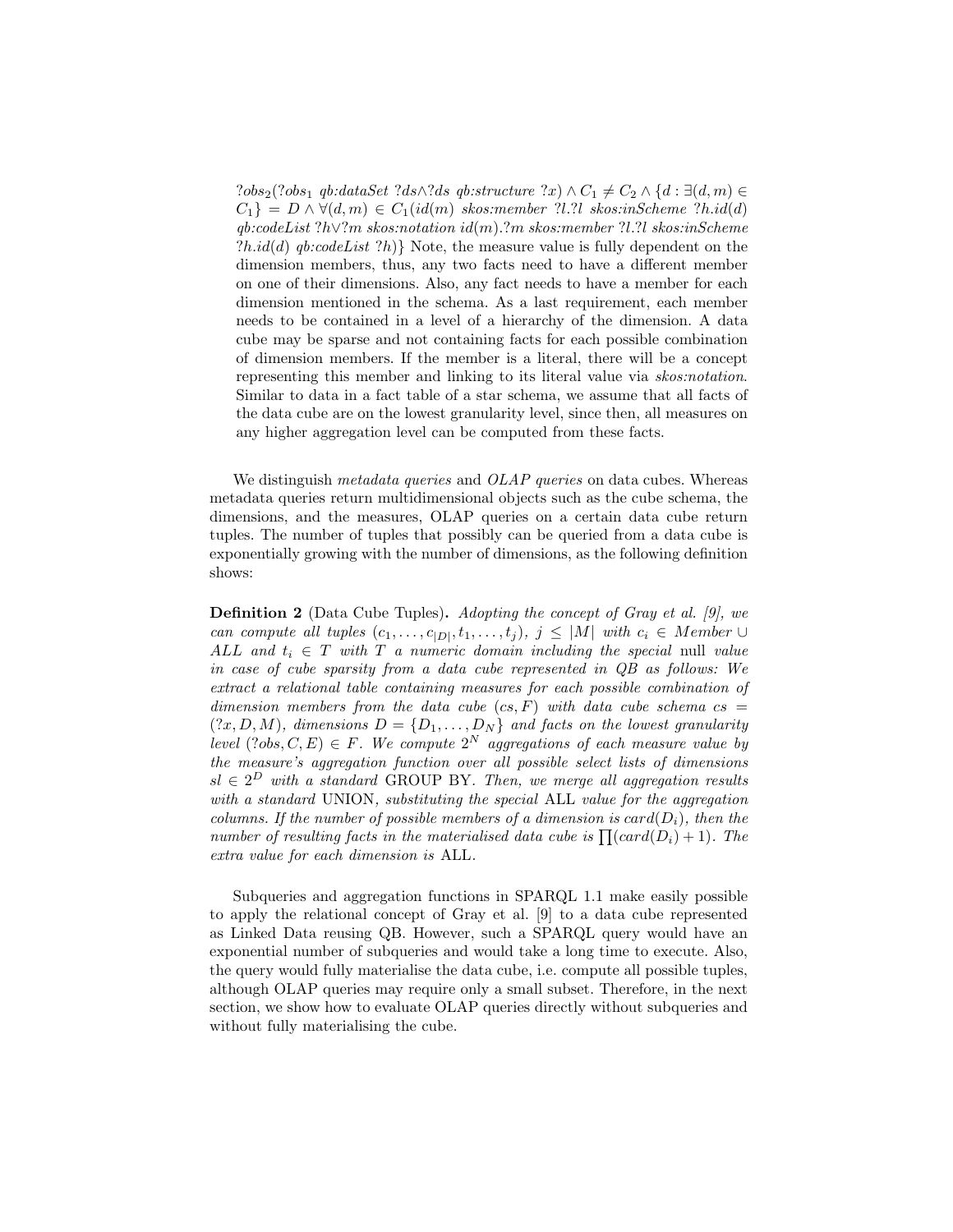# 4 Mapping OLAP Operations to SPARQL on QB

In this section we show how to issue OLAP queries on a multidimensional model. We define common OLAP operations on single data cubes [23, 20, 21, 24]. A nested set of OLAP operations lead to an OLAP query. We describe how to evaluate such an OLAP query using SPARQL on QB. Figure 3 illustrates the effect of common OLAP operations, with inputs and outputs.



Fig. 3. Illustration of common OLAP operations with inputs and outputs (adapted from [24])

Note, this paper focuses on direct querying of single data cubes, the integration of several data cubes through Drill-Across or set-oriented operations such as union, intersection, difference is out-of-scope. Multiple datasets can already be queried together if they are described by the same  $q\dot{b}:DataStructureDefinition$ .

Each OLAP operation has as input and output a data cube. Therefore, operations can be nested. A nested set of OLAP operations lead to an OLAP query. For interpreting a set of OLAP operations as an OLAP query and evaluating the query using SPARQL on QB, we use and slightly adapt the notion of subcube queries [14].

Definition 3 (OLAP Query). We define an OLAP query on a certain cube  $c = (cs, C), cs = (?x, D, M)$  as a subcube query  $Q = (c, q)$  with  $c \in DataCube$ and q a subcube query tuple  $(q_1, ..., q_{|D|}, m_1, ..., m_j)$ ,  $j \leq |M|$  [14]. The subcube query tuple contains for each dimension a tuple element  $q_i$ , Dimension $(q_i)$  =  $D_i \in D$ , Hierarchy $(q_i) = H_i \in H$ ierarchy, Level $(q_i) = L_i \in Level$  with  $dom(q_i) = \{?, ALL, x\}.$  The element ? marks a dimension as inquired, the ALL as aggregated, and  $x \in V$  fixes a dimension to a specific set of members. Also, for any queried measure the subcube query tuple contains an  $m_i \in M$ . For each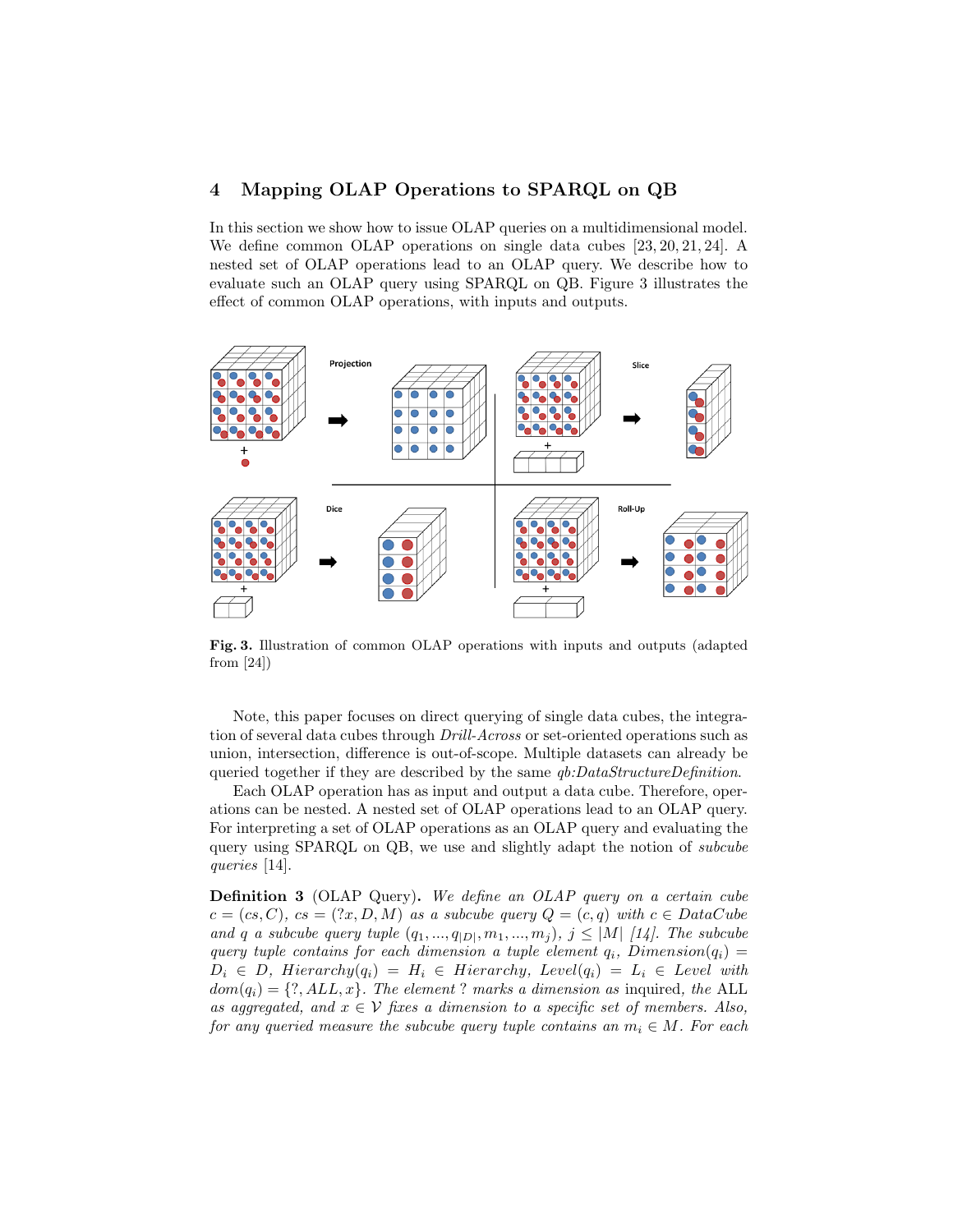dimension a granularity in the form of a hierarchy and level is specified. Note, for simplicity reasons we assume a fixed ordering of dimensions in the cube and in the subcube query tuple. An OLAP query returns a set of tuples from a data cube as defined by Definition 2.

As examples, we describe three distinguishable subcube queries:

- Full-Cube Query  $(?,?,?,...,m_1,...,m_{|M|})$  returns the tuples resulting from an aggregation over all dimensions. It contains all tuples described by the facts inside a data cube, plus any tuples not explicitly contained in the cube due to sparsity.
- **Point Query**  $(a_1, a_1, ..., a_{|D|}, m_1, ..., m_{|M|})$  with  $a_i \in V$ ,  $|a_i| = 1$ , *Dimension* $(a_i)$  $= D_i$  asks for one specific tuple from a data cube.
- Fully-Aggregated Query  $(ALL, ALL, ... , ALL, m_1, ..., m_{|M|})$  asks for the measures aggregated over an empty selection list.

In the following we describe how to evaluate each OLAP operation in terms of this query model and how a nested set of OLAP operations results in one specific OLAP subcube query. Given a data cube as input to an OLAP operation, the tuples from the cube are given as a full-cube query tuple  $(?,?,?,...,m_1,...,m_{|M|}).$ 

- **Projection** is defined as  $Projection: DataCube \times Measure \rightarrow DataCube$  and removes a measure from the input cube and allows to query only for specific measures. We evaluate *Projection* by removing a measure from the subcube query tuple.
- **Slice** is defined as *Slice* :  $DataCube \times Dimension \rightarrow DataCube$  and removes a dimension from the input cube, i.e., removes this dimension from all selection lists over which to aggregate. We evaluate Slice by setting the tuple element of the dimension to ALL.
- Dice is defined as  $Dice: DataCube \times Dimension \times V \rightarrow DataCube$  and allows to filter for and aggregate over certain dimension members. We evaluate Dice by setting the tuple element of that dimension to this particular set of members and aggregate over the set. Note, we regard dice not as a selection operation but a combined filter and slice operation.
- **Roll-Up** is defined as  $Roll Up : DataCube \times Dimension \rightarrow DataCube$  and allows to create a cube that contains instance data on a higher aggregation level. We evaluate  $Roll - Up$  on a dimension by specifying the next higher level of the specified hierarchy. Note, Drill−Down can be seen as an inverse operation to  $Roll - Up$ .

As an example, consider an OLAP query on our  $SecCubeGrossProfitMar$ gin cube for the cost of goods sold (edgar:CostOfGoodsSold) for each issuer (edgar:issuer) and each date until when each disclosure is valid (edgar:dtend), filtering by disclosures from two specific segments (edgar:segment). A nested set of OLAP operations that queries the requested facts can be composed as follows. In all our queries, we use prefixes to make URIs more readable: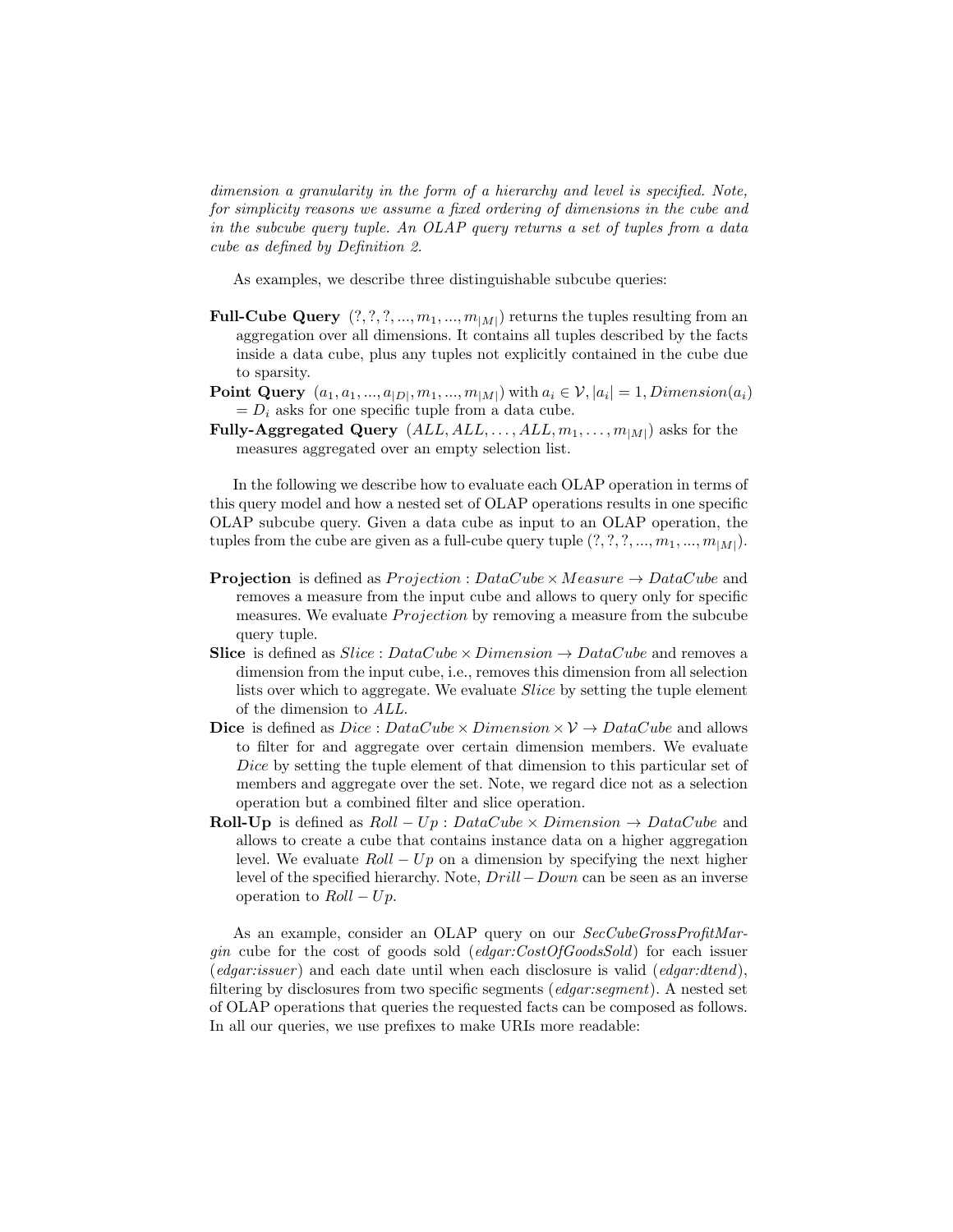```
Dice (
                  Projection (
                  edgar : SecCubeGrossProfitMargin,
                  edgar : CostOfGoodsSold),
         edgar : segment,
         { ed g a r : segmentAHealthCareInsuranceCompany ,
         ed gar : segment AR esidential RealEste Developer \}),
edgar:dtstar)
```
Slice (

This query can then be represented as a subcube query with dimensions Issuer, Dtstart, Dtend, Segment:

```
( ?, ALL, ?, {edgar:segmentAHealthCareInsurance Company,edgar : segmentAR esidentialRealEstateDeveloper }, edgar :
   CostOfGoodsSold)
```
Next, we describe how to evaluate such an OLAP query using a SPARQL query on QB. Since QB does not yet fully specify how to represent OLAP hierarchies, and since dimensions in our scenario were flat, in this paper, we simplify the problem of translating a subcube query to SPARQL and assume a queried data cube with only one hierarchy and level per dimension. A  $Roll - Up$  has a similar effect to a *Slice* operation and can be added to our concept by a groupby not on the members of the lowest level of a dimension but on members of a higher level, specified via their ROLLUPMEMBER and ROLLUPLEVEL relations. An OLAP query  $Q = (c, q)$  with  $c \in DataCube$  and query tuple  $q = (q_1, \ldots, q_{|D|}, m_1, \ldots, m_j), j \leq |M|$  can be translated into a SPARQL query using the following steps:

- 1. We initialise the SPARQL query using the URI of the data cube. We query for all instance data from the data cube, i.e., observations linking to datasets which link to the data structure definition.
- 2. For each selected measure, we incorporate it in the SPARQL query by selecting additional variables for each measure and by aggregating them using the aggregation function of that measure, using OPTIONAL patterns for cases of cube sparsity.
- 3. For each inquired dimension, we add query patterns and selections for all the instances of skos:Concept in the specified level and hierarchy of the dimension. We query for the observations showing property-value pairs for each of these variables, either directly using concepts or using literals linked from the concepts via skos:notation. We use OPTIONAL patterns for cases of cube sparsity. To display inquired dimensions in the result and correctly aggregating the measures, we GROUP BY each inquired dimension variable.
- 4. For each fixed dimension, we filter for those observations that exhibit for each dimension one of the listed members.

We transform our example from above to the following SPARQL query. Note, UDF represents the standard aggregation function from our scenario: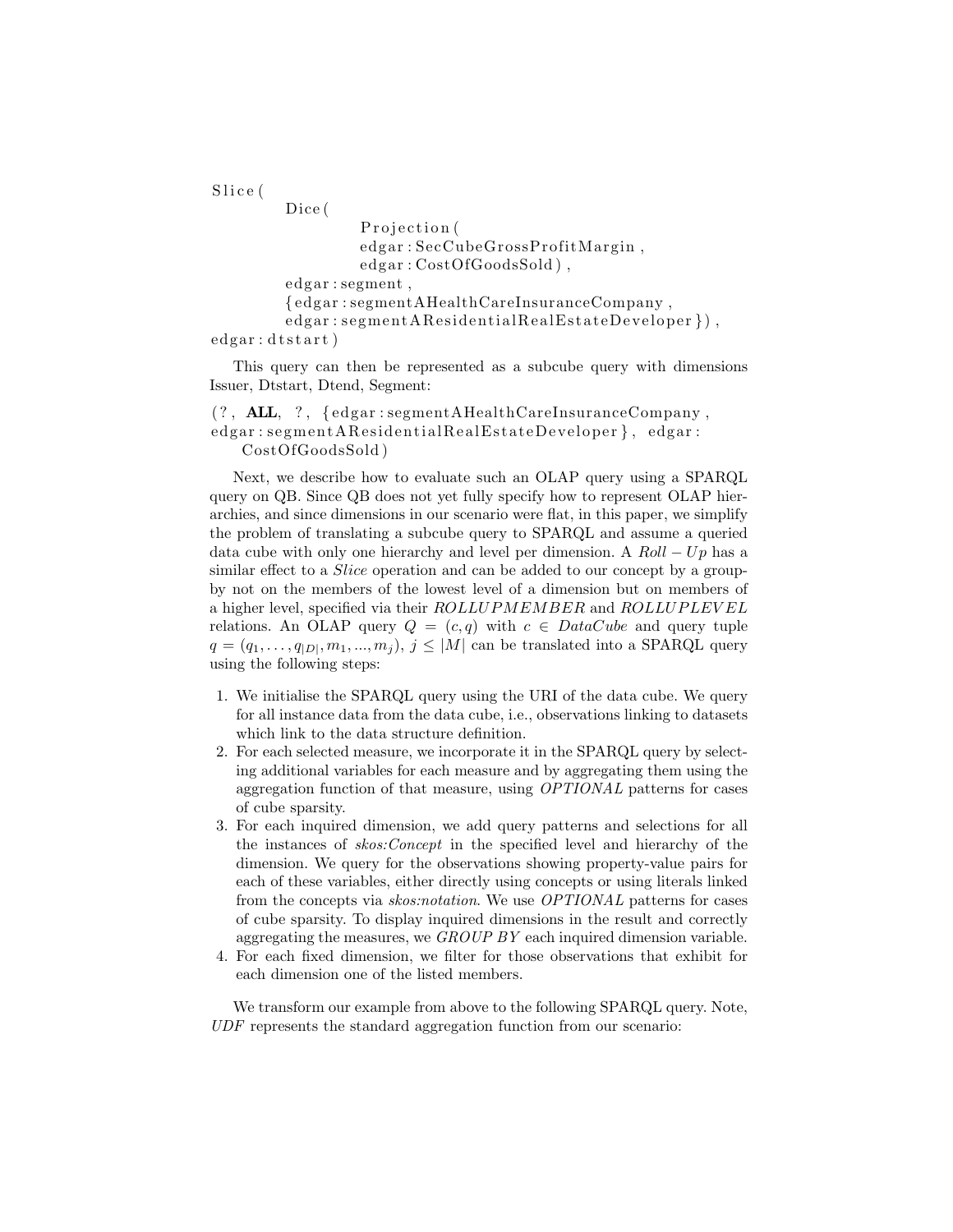```
select ?dimMem0 ?dimMem1 UDF(?measureValues0) where {
? obs qb: dataSet ? ds.
? ds qb: structure edgar: SecCubeGrossProfitMargin.
?dimMem0 skos: member edgar: issuerRootLevel.
        OPTIONAL {?obs edgar: issuer ?dimMem0.}
? concept1 skos: member edgar: dtendRootLevel.
? \text{concept1} skos: notation ? \text{dimMem1}.OPTIONAL {?obs edgar:dtend ?dimMem1. }
? obs edgar: segment ? slicerMem0.
         Filter (? slicerMem0 =edgar :
            segmentAHealthCareInsuranceCompany
        OR ? slicerMem0 =edgar :
            segment A Residential RealEste Developer)OPTIONAL {?obs egar: CostOfGoodsSold ?measureValue0.}
```
} group by ?dimMem0 ?dimMem1

# 5 Experiment: Evaluating an OLAP Query on Financial Linked Data

In this section, we demonstrate in a small experiment the applicability of our OLAP-to-SPARQL mapping to our scenario from the financial domain. In this experiment, we have a triple store with around 148,426 triples. The triple store describes a data cube edgar:SecCubeGrossProfitMargin that contains 17,448 disclosures that either disclose cost of goods sold or sales revenue net. The values of the measures fully depend on one of 625 different issuers (dimension  $edgar: issuer$ ), the date a disclosure started (27 members of dimension  $edgar:dt$ start) and ended (20 members of edgar:dtend) to be valid, and additional information  $(21,227$  members of *edgar:segment*). The two measures (*edgar:CostOf-*GoodsSold and edgar:Sales) have the unit USD and an aggregation function that returns the number of disclosures, or - if only one - the actual number. If fully materialised according to Definition 2, the cube contains  $626 \cdot 28 \cdot 21 \cdot 21$ ,  $228 =$ 7, 813, 772, 064 facts. To compute all of its facts,  $2^4 = 16$  SPARQL subqueries would be needed.

In order to answer the OLAP question of our scenario, we use an OLAP client such as Saiku to compose OLAP operations to an OLAP query in MDX:

#### **SELECT**

 ${edgar: cik1417907idConcept, edgar: cik106535idConcept}$  ON COLUMNS,

CrossJoin (edgar:dtstartRootLevel.Members, edgar:

dtendRootLevel.Members) ON ROWS

FROM [edgar: SecCubeGrossProfitMargin]

WHERE  $\{edgar: CostOfGoodsSold\}$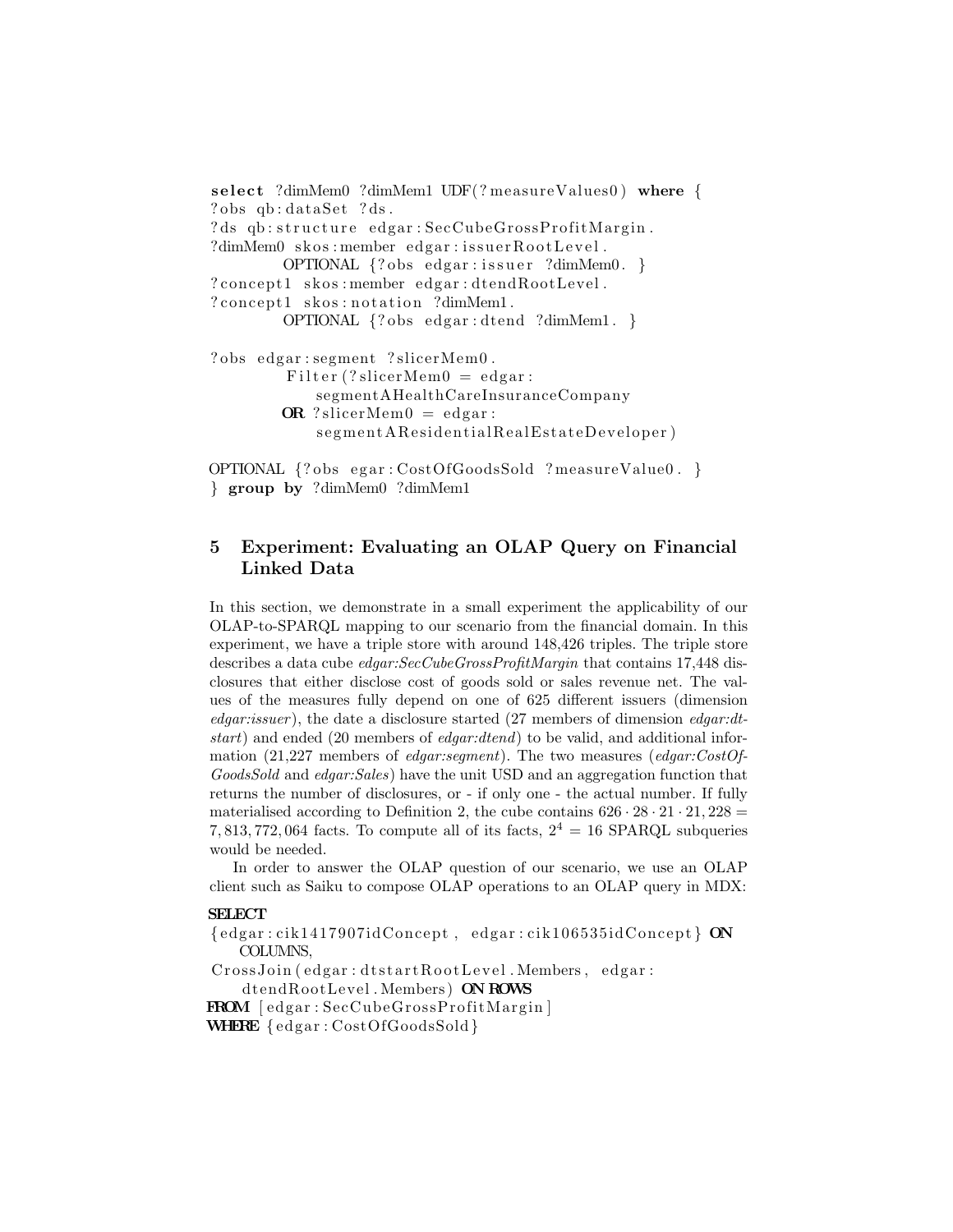The MDX query is sent to the OLAP engine, the resulting tuples will be visualised using a pivot table, a compact format to display multidimensional data [5]. Multidimensional elements are described in the MDX query using their unique URIs.<sup>13</sup> For an introduction to MDX, see its website.<sup>14</sup> A more detailed description of how to transform an MDX query into an OLAP query due to space constraints we leave for future work when we evaluate our OLAP-to-SPARQL mapping more thoroughly.

Now, we show that an MDX query can be transformed into an OLAP subcube query according to Definition 3 and evaluate the subcube query using SPARQL. The result is a subset of all possible tuples from a data cube. The pivot table determines what dimensions to display on its columns and rows.

A nested set of OLAP operations to compose our OLAP query is as follows:

```
Slice (Projection)
         edgar : SecCubeGrossProfitMargin,
         edgar : CostOfGoodsSold),
edgar : segment)
```
This query can then be represented as a subcube query with dimensions Issuer, Dtstart, Dtend, Segment: (?, ?, ?, ALL, CostOfGoodsSold). The resulting SPARQL query is as follows:

```
select ?dimMem0 ?dimMem1 ?dimMem2 count (xsd : decimal (?)
   measureValue0) ) sum(xsd:decimal(?measureValue0))where {
? obs qb: dataSet ? ds.
? ds qb : structure edgar : SecCubeGrossProfitMargin.
?dimMem0 skos: member edgar: issuerRootLevel.
        OPTIONAL {?obs edgar: issuer ?dimMem0.}
? values1 skos: member edgar: dtstartRootLevel.
? values1 skos: notation ?dimMem1.
        OPTIONAL {?obs edgar:dtstart ?dimMem1.}
? values2 skos: member edgar: dtendRootLevel.
? values2 skos: notation ?dimMem2.
        OPTIONAL {?obs edgar:dtend ?dimMem2.}
OPTIONAL {?obs edgar: CostOfGoodsSold ?measureValue0.}
```
} group by ?dimMem0 ?dimMem1 ?dimMem2

UDF, our default aggregation function is algebraic, therefore, we had to compute the SUM and COUNT for the measure. We run the query after a reboot

<sup>&</sup>lt;sup>13</sup> Note, URIs need to be translated to an MDX-compliant format that does not use reserved MDX-specific characters, which is why we use the prefixed notation of URIs.

 $^{14}$ http://msdn.microsoft.com/en-us/library/aa216770%28v=sql.80%29.aspx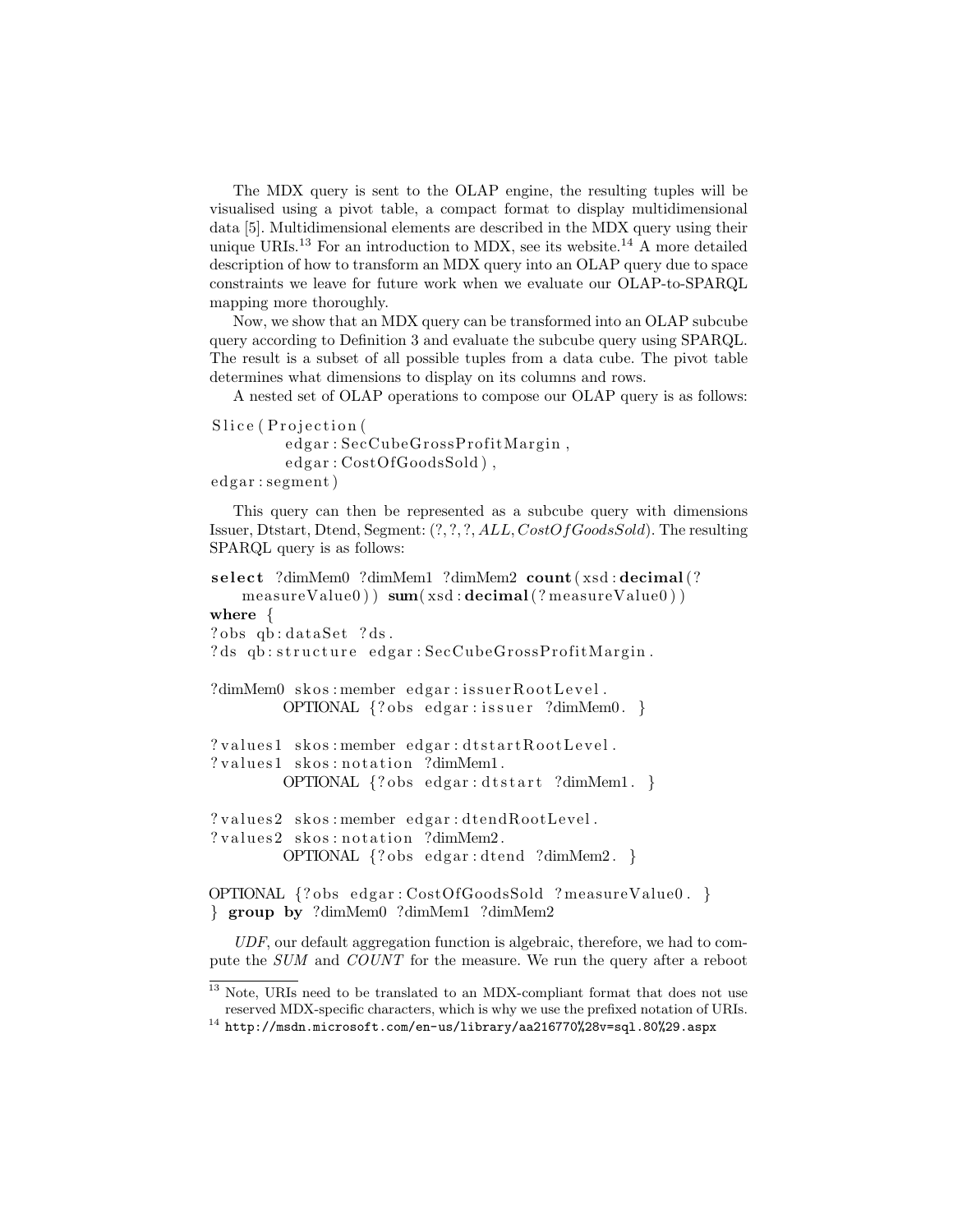of the triple store. The query took 18sec and returned 58 tuples to be filled into the requested pivot table. The number of 7, 813, 772, 064 potential tuples in the cube does not have a strong influence on the query since the cube is very sparse, for instance, the triple store contains observations only for a fraction of segment members.

### 6 Discussion

In our experiment, we show the applicability of our mapping between OLAP queries and SPARQL. We correctly aggregate data on one specific granularity, defined by the mentioned inquired and fixed dimensions. Dimensions that are not mentioned will be automatically handled as having an ALL value [9], representing all possible values of the dimension. The aggregation results in correct calculations, since we assume that a QB data cube only contains facts on the lowest granularity level. Only an aggregation of observations from different granularities would result in incorrect numbers, e.g., a SUM over gender male, female, and total.

The SPARQL query created by our approach shows sufficiently fast in our small experiment but may not scale for larger datasets for the following reasons: First, data from the data cube is queried on demand, and no materialisation is done. An OLAP query always results in the same SPARQL query, even if the same tuples have been retrieved, recently. Second, a *Dice* operation currently always includes a Slice operation; thus, all member combinations of inquired dimensions are calculated, even though only specific combinations might be required, as in the case of the two issuers in the OLAP query of our scenario. Third, OLAP clients and pivot tables require multidimensional data, i.e., data cubes containing facts linking to specific members of dimensions, but our SPARQL query returns relational tuples. Using the unique identifiers of dimensions, members, and measures, query result tuples need to be joined with the multidimensional data points as required by the OLAP client for filling the pivot table. Another possibility would be to use SPARQL CONSTRUCT queries to first materialise data cubes resulting from OLAP operations as RDF [7]. Populating the pivot table could then be done by simple SPARQL SELECT queries on this resulting multidimensional view. However, the applicability and performance of this approach to answer OLAP queries still needs to be evaluated.

In summary, though our OLAP algebra to SPARQL mapping may not result in the most efficient way to answer an business question and require additional efforts for usage in OLAP clients, it correctly computes all required tuples from the data cube without the need for explicitly introducing the non-relational ALL member or using sub-queries [9].

## 7 Related Work

Kobilarov and Dickinson [13] have combined browsing, faceted-search, and querybuilding capabilities for more powerful Linked Data exploration, similar to OLAP,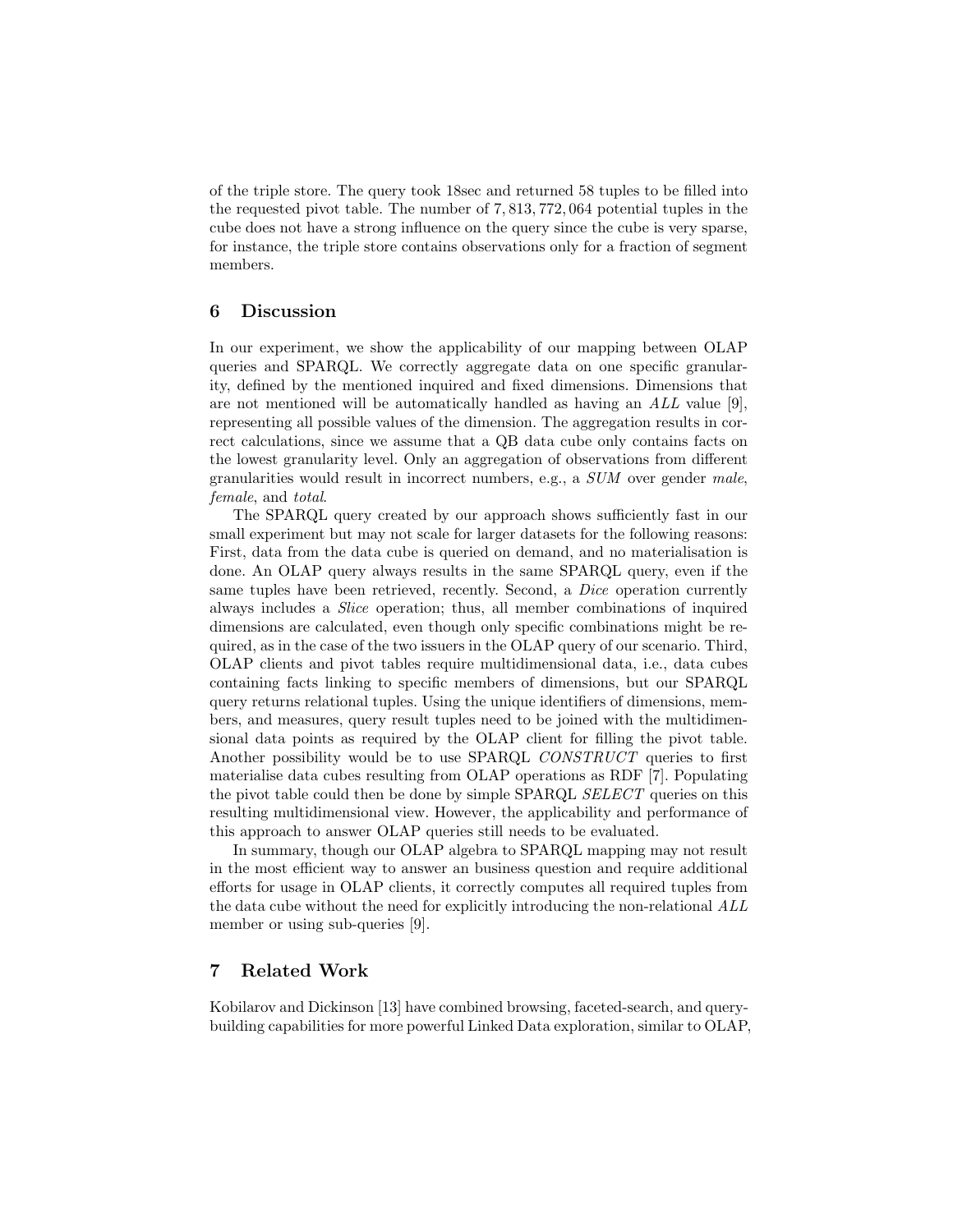but not focusing on statistical data. Though years have passed since then, current literature on Linked Data interaction paradigms does not seem to expand on analysing large amounts of statistics.

OLAP query processing in general has long been a topic of research [28]. OLAP operations have been defined on a logical level [1, 27, 21] or on a conceptual level [3, 23, 26]. Execution of OLAP operations mainly is concerned with the computation of the data cube and with storing parts of the results of that computation to efficiently return the results, to require few disk or memory space, and to remain easy to update if data sources change [15]. Approaches mainly depend on the type of data structure on which to perform the computations and in which to store the results. Data structures can roughly be grouped into ROLAP, using relational tables and star or snowflake schemas, and MOLAP, using multidimensional arrays for directly storing and querying of data cubes.

Specific approaches regarding OLAP on Linked Data seem to have concentrated so far on multidimensional modelling from ontologies [6, 17, 18, 16]. For instance, Nebot et al. [17] recognise the potential of OLAP to analyse RDF data, but do not provide a dedicated query engine and require a multidimensional database that needs to be updated if RDF data changes. Entity-centric object databases [21] show some resemblance to OLAP querying, however, have so far not been applied to Linked Data.

In this work we use the graph-based RDF data model for querying and storing of multidimensional data reusing QB. Here, both schema information and actual data is accessed using Linked Data principles and managed using SPARQL on a triple store. Our approach focuses on OLAP queries that can be composed by common OLAP operations and can be represented as a subcube query. Our mapping allows translating OLAP queries into one SPARQL query to be run on the RDF without storage of intermediate results. In our small experiment the produced SPARQL query showed sufficiently fast, but queries are expected to become insufficient for larger datasets. Since no materialization is done, only few extra space is required for a hashmap to fill the pivot table with the SPARQL result set, and updates to the RDF are propagated directly to OLAP clients. Although there may be more efficient querying approaches such as special indexing and caching, to the best of our knowledge, this is the first work on executing OLAP queries on data cubes represented as RDF using SPARQL.

## 8 Conclusions and Future Work

We have presented an approach to interact with statistical Linked Data using Online Analytical Processing operations of "overview first, zoom and filter, then details-on-demand". For that, we define projection, slice, dice and roll-up operations on single data cubes in RDF reusing the RDF Data Cube vocabulary, map nested sets of OLAP operations to OLAP subcube queries, and evaluate those OLAP queries using SPARQL. Both metadata and OLAP queries are directly issued to a triple store; therefore, if the RDF is modified or updated, changes are propagated directly to OLAP clients. Though, our OLAP-to-SPARQL mapping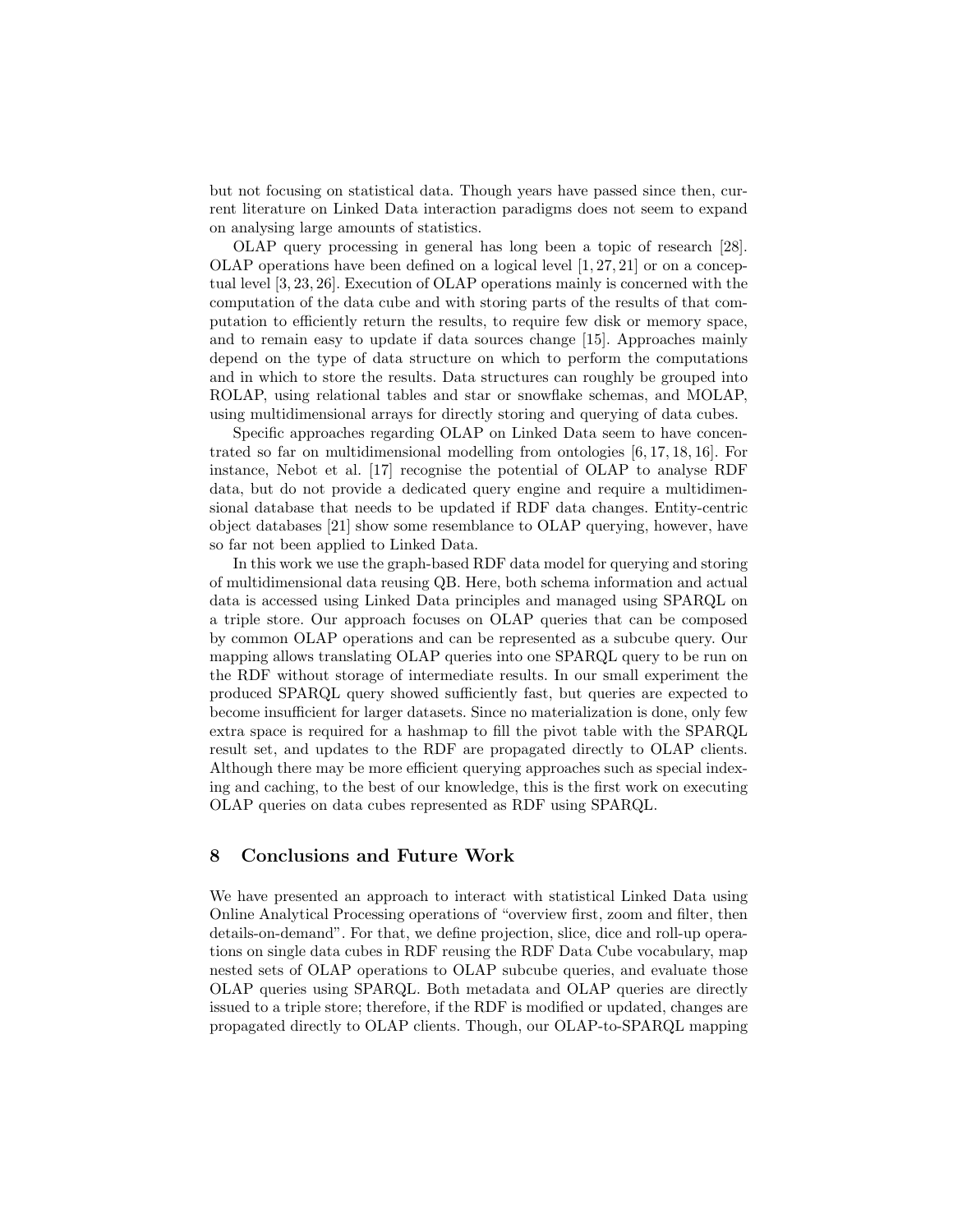may not result in the most efficient SPARQL query and require additional efforts in populating requested pivot tables, we correctly calculate required tuples from a data cube without inefficient full materialisation and without the need for explicitly introducing the non-relational ALL member or for using subqueries.

Future work may be conducted in three areas: 1) extending our current approach with OLAP hierarchies and OLAP operations over multiple cubes, e.g., drill-across; 2) implementing an OLAP engine to more thoroughly evaluate our current OLAP-to-SPARQL mapping and to investigate more efficient OLAP query execution plans, e.g., using RDF views; 3) investigating more Linked-Dataspecific OLAP clients that map OLAP operations to intuitive user interactions and that allow users to flexibly explore any data cube published as Linked Data.

## Acknowledgements

The work presented in this paper has been funded in part by the German Ministry of Education and Research (BMBF) within the SMART research project (Ref. 02WM0800), the European Community's Seventh Framework Programme FP7/2007-2013 within the PlanetData project (Grant 257641) and MONNET project (Grant 248458), and the Science Foundation Ireland (Lion-2, Grant SFI/08/CE/I1380).

### References

- 1. Agrawal, R., Gupta, A., Sarawagi, S.: Modeling Multidimensional Databases. In: Proceedings of the Thirteenth International Conference on Data Engineering (1997)
- 2. Chaudhuri, S., Dayal, U.: An overview of data warehousing and OLAP technology. ACM SIGMOD Record 26 (1997)
- 3. Chen, L., Ramakrishnan, R., Barford, P., Chen, B.C., Yegneswaran, V.: Composite Subset Measures. In: VLDB2006 Proceedings of the 32nd international conference on Very large data bases (2006)
- 4. Codd, E., Codd, S., Salley, C.: Providing OLAP to User-Analysts: An IT Mandate. Tech. rep. (1993)
- 5. Cunningham, C., Galindo-Legaria, C.A., Graefe, G.: PIVOT and UNPIVOT: optimization and execution strategies in an RDBMS. In: Proceedings of the Thirtieth international conference on Very large data bases - Volume 30 (2004)
- 6. Diamantini, C., Potena, D.: Semantic enrichment of strategic datacubes. In: Proceedings of the ACM 11th international workshop on Data warehousing and OLAP (2008)
- 7. Etcheverry, L., Vaisman, A.A.: Enhancing OLAP Analysis with Web Cubes. In: Simperl, E., Cimiano, P., Polleres, A., Corcho, O., Presutti, V. (eds.) ESWC. Lec- ´ ture Notes in Computer Science, vol. 7295. Springer (2012)
- 8. Gómez, L.I., Gómez, S.A., Vaisman, A.A.: A Generic Data Model and Query Language for Spatiotemporal OLAP Cube Analysis Categories and Subject Descriptors. In: EDBT 2012 (2012)